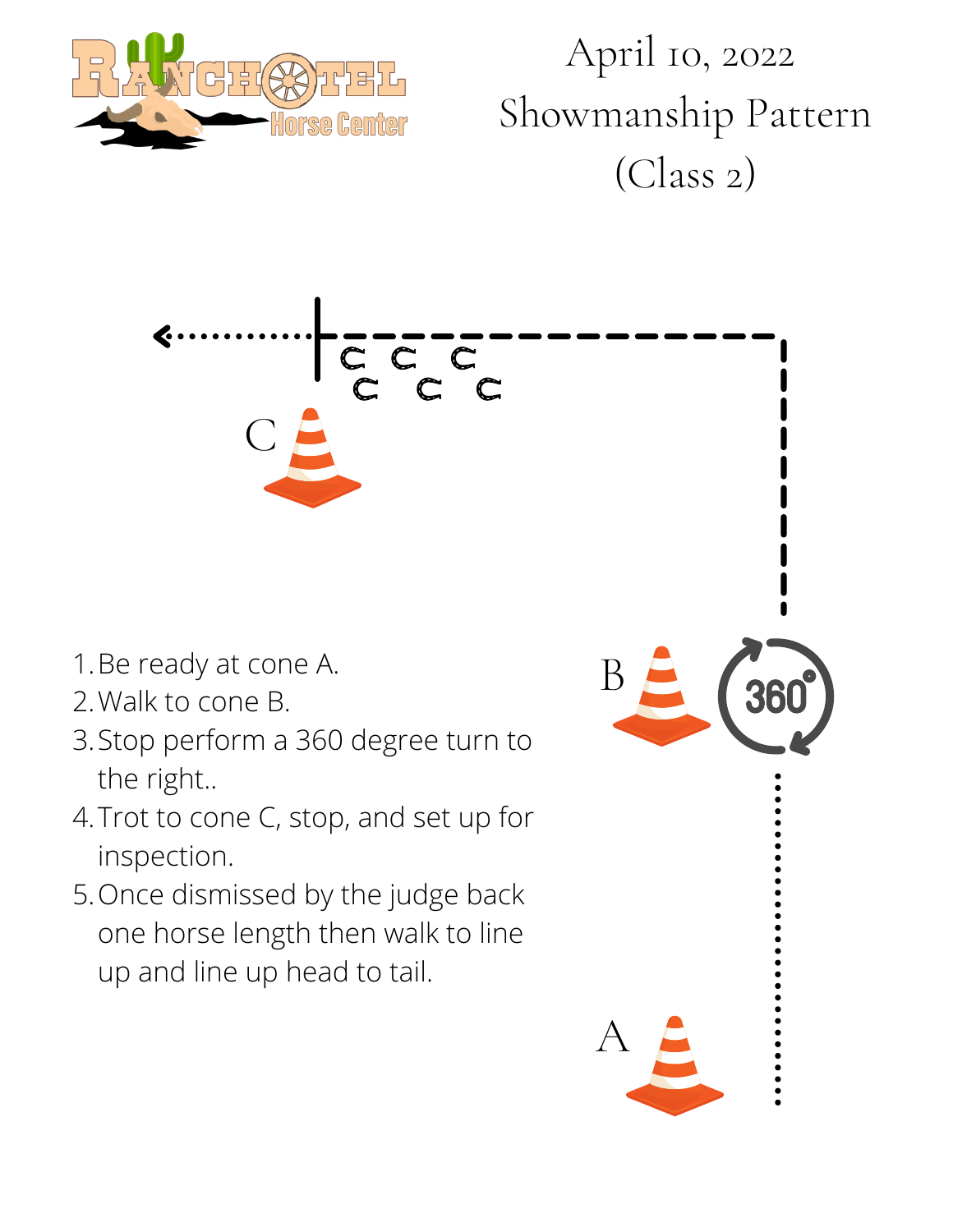

April 10, 2022 Walk Jog Ranch Riding (Class 16)

A

1. Be ready at cone A.

360

- 2.Extended jog.
- 3. Normal jog.
- 4. Stop, complete a 360
	- degree turn to the right.
- 5. Normal Jog
- 6. Extended jog
- 7. Walk, walk over poles.
- Leave arena at a walk. 8.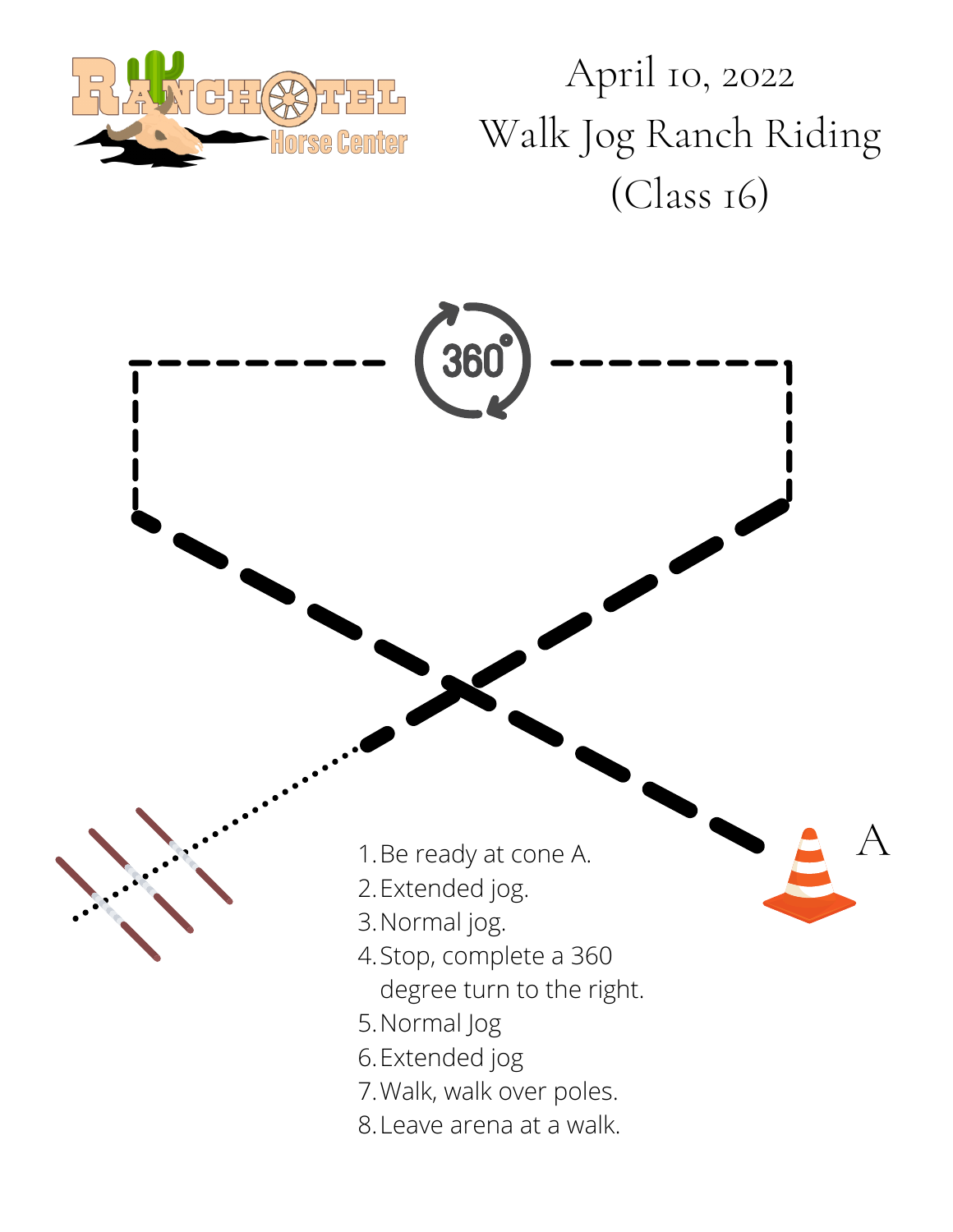

## April 10, 2022 Ranch Riding (Class 17)

1. Be ready at Cone A. perform a 360 Degree turn to the left. 2. Jog, turn left and pick up the lope (right lead). 360 3. Figure 8. First circle to the right.  $A$ Change lead (simple or flying) 4. then circle to the left Extended jog, turn left. 5. 6. Halt.for 4 seconds.. 7. Walk over poles.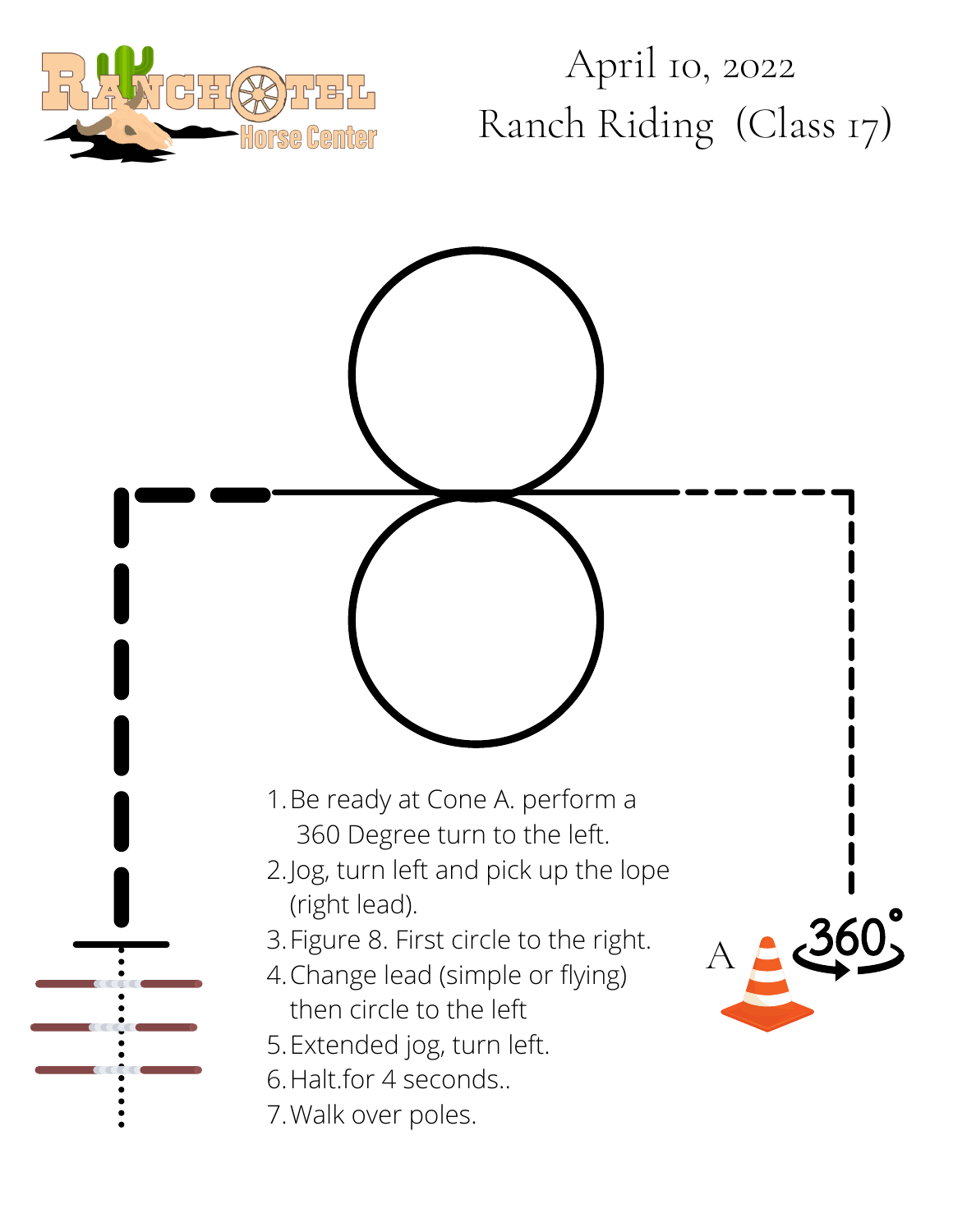

## April 10, 2022 Walk Jog Trail Open (Class 18)



- Be ready at cone A. Open and close mailbox. 1.
- Walk over elevated poles. 2.
- Walk over bridge. 3.
- Pick up jog/trot serpentine around the cones. 4.
- Jog/trot over the poles. 5.
- Jog/trot into the box, stop perform a 180 degree turn to the left. 6.
- Walk out of box when excused by the judge. 7.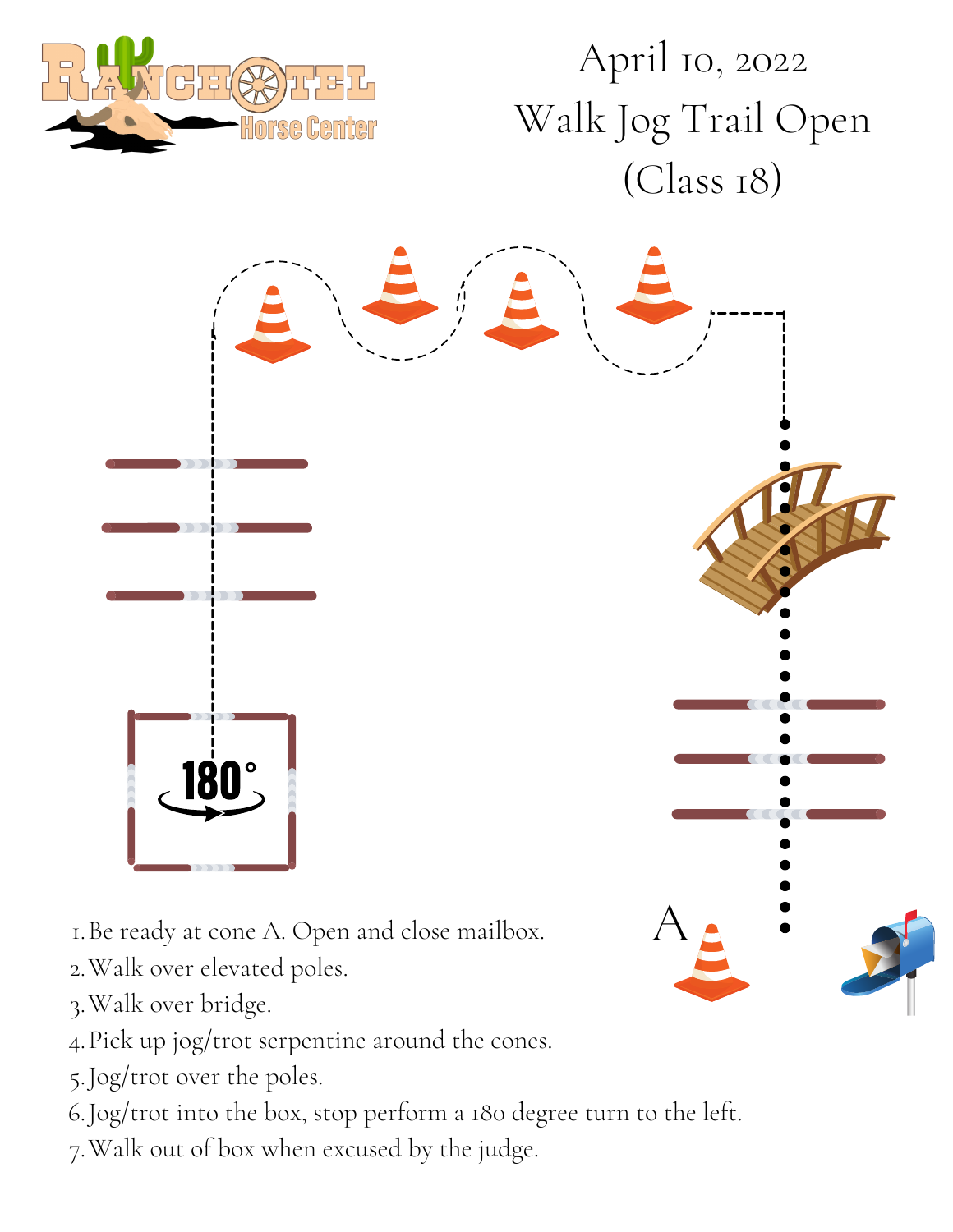

## April 10, 2022 Walk Jog Trail ATR/JTR (Class 19)

- 
- 1. Be ready at cone.
- 2. Walk over elevate d poles.  $\qquad \qquad \Delta$
- 3. Walk over bridge.
- Pick up jog/trot serpentine around the cones. 4.
- 5. Jog/trot over the poles.
- Jog/trot between pole. Stop for 4 seconds 6.
- 7. Walk out when excused by the judge.